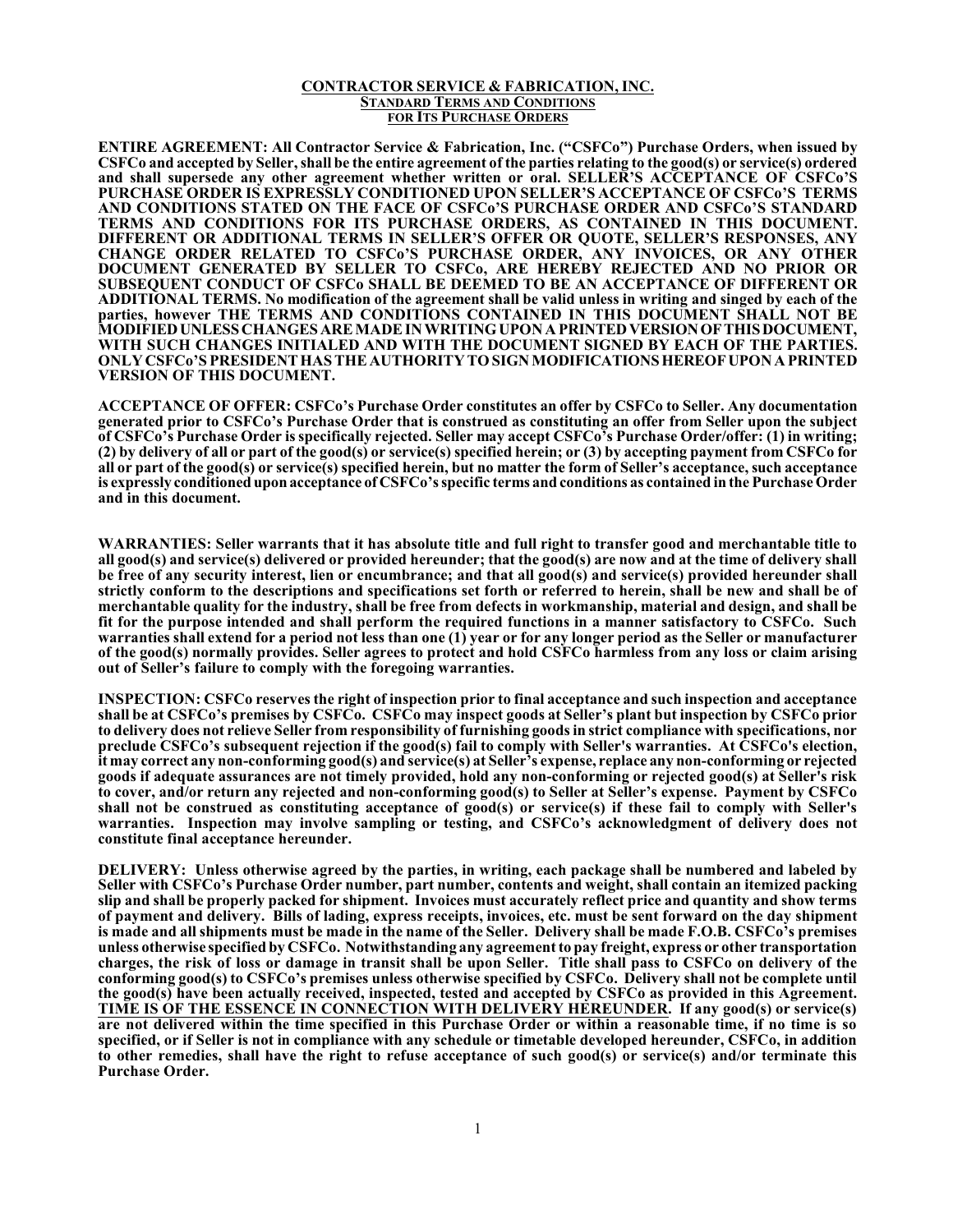**TERMINATION: CSFCo may terminate the Purchase Order for any reason at any time in whole or part as to undelivered good(s) or as to unperformed service(s), including but not limited to any default in the terms of the Purchase Order by Seller or Seller's subcontractors at any tier ("Seller's Default"). Upon a termination of the Purchase Order by CSFCo for Seller's Default, in addition to any other remedies available, CSFCo may procure upon such terms as it deems appropriate goods or services similar to those so terminated and recover the increase in the cost of procuring such goods or services from Seller. The rights and remedies of CSFCo provided herein shall not be exclusive and are in addition to any other rights or remedies provided by law or under the Purchase Order. In event of termination, provided Seller is not in default as to any requirement hereunder and excluding termination for late delivery or noncompliance with scheduling, CSFCo and Seller will negotiate an equitable settlement of the terminated portion of the Purchase Order, which settlement shall consist only of Seller's actual costs to the date of termination, including an allowance for obsolescence, rework or scrappage, if any, but only for work in process within Seller's normal manufacturing cycle required to meet the delivery schedule, plus a reasonable profit thereon, less any value thereof to Seller. In no event shall such settlement exceed the amount which would have been payable hereunder for such terminated portion had the Purchase Order been completed by the Seller.**

**CSFCo'S INFORMATION/CONFIDENTIALITY: Any specifications, drawings, sketches, models, samples, patterns, dies or other tools, technical information or data, written, oral or otherwise (all hereinafter called "Information"), furnished to or left with Seller by CSFCo in contemplation hereof or in connection herewith shall be and remain CSFCo's property and shall be kept confidential by Seller. All copies of such Information in written, graphic, or other form upon completion of performance under this Purchase Order by Seller shall be returned to CSFCo unless directed otherwise by CSFCo, in which case Seller shall follow CSFCo's directions with respect to the destruction of such Information and upon such destruction Seller shall confirm that fact to CSFCo in writing.**

**INFRINGEMENT OF PATENTS, PROPRIETARY INFORMATION, TRADE-MARKS OR COPYWRIGHTS: Seller shall indemnify and hold harmless CSFCo, its customers and agents, for any costs, loss, damage, expense, or liability including, but not limited to, attorney's fees and costs of litigation that may result by reason of any claim, suit, action or proceeding by reason of alleged infringement of any patent, proprietary information, design, appearance, trademark or copyright or alleged unfair competition based on the manufacture, use, sale, delivery or disposal of the good(s) furnished under this Purchase Order, as well as for the cost of replacing such good(s).**

**INDEMNITY: To the fullest extent permitted by law, and without limiting any other rights or remedies, Seller agrees to indemnify and hold CSFCo harmless from any and all costs, loss, damage, claims and liability, including but not limited to all costs, expenses, attorney's fees and costs of litigation, regardless of the nature thereof or person asserting such claim and despite the sole or concurrent or gross negligence of CSFCo, caused by, incident to or resulting from the good(s) or service(s) supplied pursuant to this Purchase Order, or arising from or related to any acts or failure to act, in whole or in part, of Seller, its agents or employees, in the performance of any aspect of this Purchase Order.**

**NON-WAIVER: The failure of CSFCo to insist upon strict performance of any term or condition herein shall not be deemed to be a waiver of any rights or remedies that CSFCo shall have and shall not be deemed to be a waiver of any subsequent default of such term or condition by Seller.**

**COMPLIANCE WITH LAWS: Seller warrants its compliance with all applicable federal, state and local laws and regulations in the performance of this Purchase Order. Without limiting the foregoing, Seller warrants and agrees to certify on the face of all invoices, if requested, (1) its compliance in the performance of this Purchase Order with the Fair Labor Standards Act of 1938, as amended, and all negotiations and orders thereunder; (2) the regulations of standards relating to pricing of products of any federal or state agency or price commission; (3) all requirements of the Federal Occupational Safety and Health Act of 1970, as amended, and all regulations and rules thereunder; (4) the provisions of 29 CFR Part 470; and (5) any and all other federal and state laws, orders or regulations applicable to goods or services hereunder.**

**INSOLVENCY: CSFCo may forthwith cancel this Purchase Order or any contract resulting from the acceptance of this Purchase Order in the event of the happening of any of the following or of any other comparable event:** insolvency of Seller, the admission in writing by Seller of the inability to pay its debts; the filing by Seller of a **voluntary petition in bankruptcy; the entry of any order for relief in an involuntary bankruptcy case against the Seller; the appointment of a receiver or trustee for Seller; or the execution by Seller of an assignment of substantially all its assets for the benefit of creditors.**

**ENVIRONMENTAL/SAFETY INDEMNITY: Seller agrees to comply with all environmental laws, ordinances, rules, regulations, orders and decisions issued by any federal, state or local body or agency relating to Seller's providing any good(s) and/or service(s) pursuant to this Purchase Order. Seller shall indemnify and hold CSFCo harmless from any claims or liabilities arising from any noncompliance by Seller with any such laws, ordinances, rules, regulations, orders or decisions. If applicable or unless otherwise waived by CSFCo, Seller shall supply to all of its employees, sub-contracted personnel, and independent contractors performing work or services on CSFCo's premises (excepting CSFCo's Administration facility) such personal protective equipment as CSFCo requires. In addition, Seller shall supervise and be responsible for ensuring that all employee, sub-contracted personnel, and independent contractors wear the required items of personal protective equipment at all times while on CSFCo's premises or CSFCo's client's premises.**